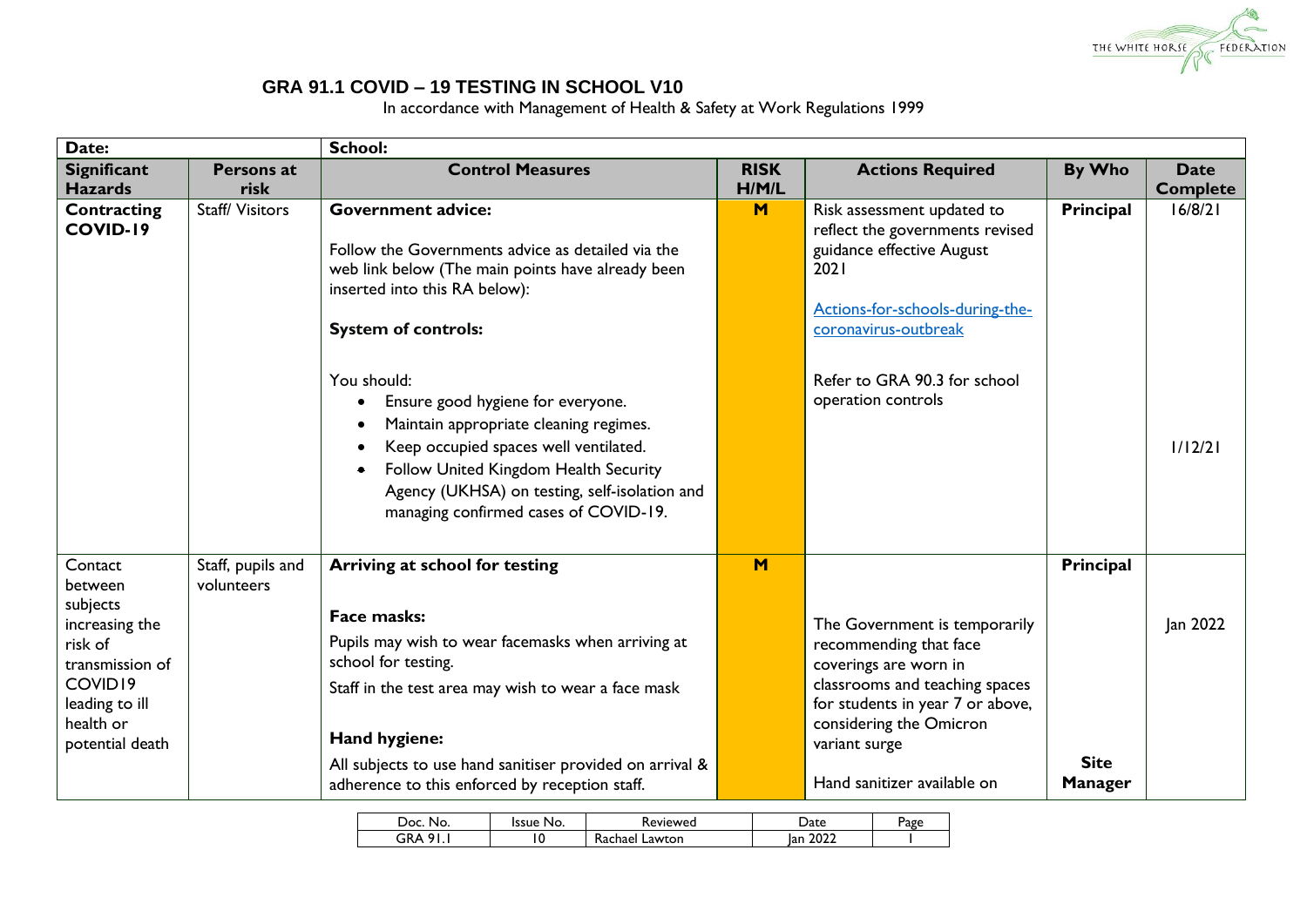

| COVID19<br><b>Sample</b>                                                                                            | Staff, pupils and<br>volunteers | surfaces regularly cleaned<br>Ensure test area is well ventilated<br>Doors are held open between room/test areas                                                                                                                                                                                                                                               | M |                                                                                                                                                                                                                                                   | <b>Site</b><br>Team                         | 16/8/21 |
|---------------------------------------------------------------------------------------------------------------------|---------------------------------|----------------------------------------------------------------------------------------------------------------------------------------------------------------------------------------------------------------------------------------------------------------------------------------------------------------------------------------------------------------|---|---------------------------------------------------------------------------------------------------------------------------------------------------------------------------------------------------------------------------------------------------|---------------------------------------------|---------|
| <b>Sample taking</b><br>Contact<br>between subject<br>and sampler<br>increasing the<br>transmission of              | Staff, pupils and<br>volunteers | Perspex barriers between test subjects and test<br>assistants<br>Booths provided to separate test subjects<br>Equipment within the area is not shared and all                                                                                                                                                                                                  | M |                                                                                                                                                                                                                                                   | Principal/<br><b>Site</b><br><b>Manager</b> | 16/8/21 |
| Registration<br>Contact<br>between<br>subjects and<br>staff increasing<br>the risk of<br>transmission of<br>COVID19 | Staff, pupils and<br>volunteers | Doors held open by automatic door closers to reduce<br>contact points<br>Registration area to be clearly marked and separate<br>from the sampling and processing area.<br>Group timings/timetabling of sampling to be clearly<br>identified and communicated<br>Queueing system to be implemented to support<br>social distancing rules and prevent congestion |   |                                                                                                                                                                                                                                                   | Principal                                   |         |
|                                                                                                                     |                                 | <b>Cleaning:</b><br>Regular cleaning of the site including wipe down of all<br>potential touchpoints in accordance with PHE<br>guidance.<br>Limited clutter-chairs only on request; no physical<br>handing of documents to subjects except barcodes<br>and PCR test kits for first 200 subjects                                                                | M | reception, during and after<br>testing.<br>Confirm cleaning products<br>Each member of the testing<br>team to clean their own area<br>regularly and after each test<br>Cleaning supplies to be<br>provided and topped daily up by<br>Site Manager |                                             | 16/8/21 |

| חמנ<br>No.     | Issue I<br>INO. | eviewed)               | )ate        | Jage |
|----------------|-----------------|------------------------|-------------|------|
| ÷R<br>o<br>^ ^ |                 | -<br>Lawton<br>Kachael | 2022<br>Ian |      |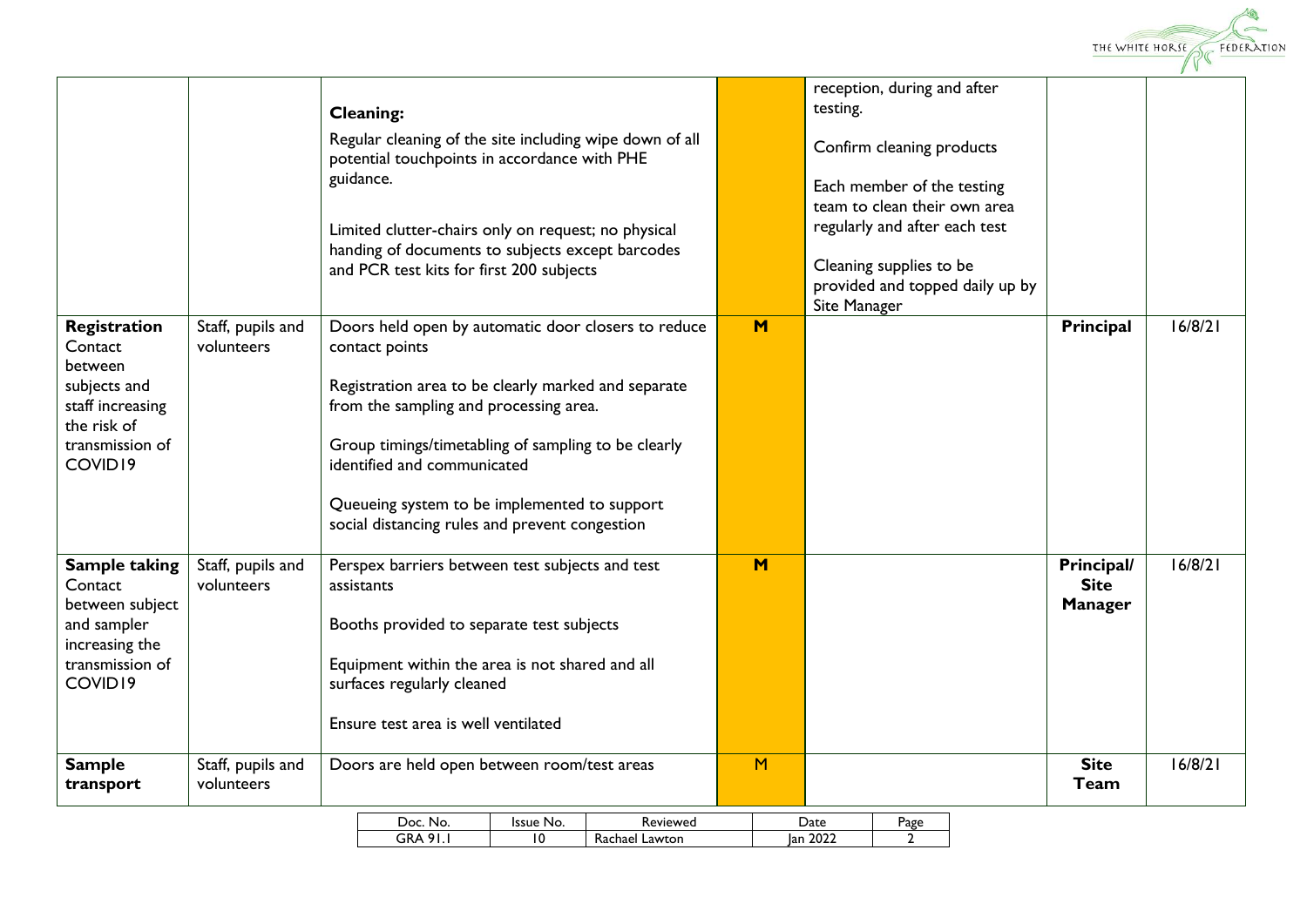

| Contact<br>between sample<br>and test centre<br>runner<br>increasing the<br>transmission of<br>COVID19                                                 |                                 | Ensure floor surfaces are even to prevent trip hazards<br>One way systems that eliminate the possibility with<br>collision with other people                                                                            |   |                                                                                                                                                                                                                                                                                                                               |                                   |         |
|--------------------------------------------------------------------------------------------------------------------------------------------------------|---------------------------------|-------------------------------------------------------------------------------------------------------------------------------------------------------------------------------------------------------------------------|---|-------------------------------------------------------------------------------------------------------------------------------------------------------------------------------------------------------------------------------------------------------------------------------------------------------------------------------|-----------------------------------|---------|
| <b>Sample</b><br>processing &<br>analysis.<br>Contact<br>between<br>samples and<br>sample testers<br>increasing the<br>transmission of<br>COVID19      | Staff, pupils and<br>volunteers | All persons in the testing area must use the correct<br>PPE. Gloves to be changed between each test.<br>All persons to be trained in their role<br>All floors and surfaces to be regularly cleaned with<br>disinfectant | M | <b>Pupils testing positively</b><br>during testing<br>If a pupil is awaiting collection,<br>they should be left in a room on<br>their own if possible and safe to<br>do so.<br>A window should be opened for<br>fresh air ventilation if possible.<br>Appropriate PPE should also be<br>used if close contact is<br>necessary | Principal/<br><b>Site</b><br>Team | 16/8/21 |
| <b>Sample</b><br>disposal and<br>waste disposal<br>Contact<br>between<br>samples and<br>sample testers<br>increasing the<br>transmission of<br>COVID19 | Staff, pupils and<br>volunteers | All waste to be bagged up and removed daily<br>Healthcare waste to be disposed of via a licenced<br>waste carrier                                                                                                       | M | Site Managers to arrange waste<br>removal from site weekly                                                                                                                                                                                                                                                                    | <b>Site</b><br>Team               | 16/8/21 |
| Incorrect result<br>communication                                                                                                                      | Staff, pupils and<br>volunteers | 2 identical barcodes are provided to subject at check<br>in                                                                                                                                                             | M |                                                                                                                                                                                                                                                                                                                               | Principal                         | 16/8/21 |

| No.<br>0с | Issue<br>No. | Keviewed          | Date        | Page |
|-----------|--------------|-------------------|-------------|------|
| GRA<br>01 |              | Lawton<br>Kachael | 2022<br>Ian |      |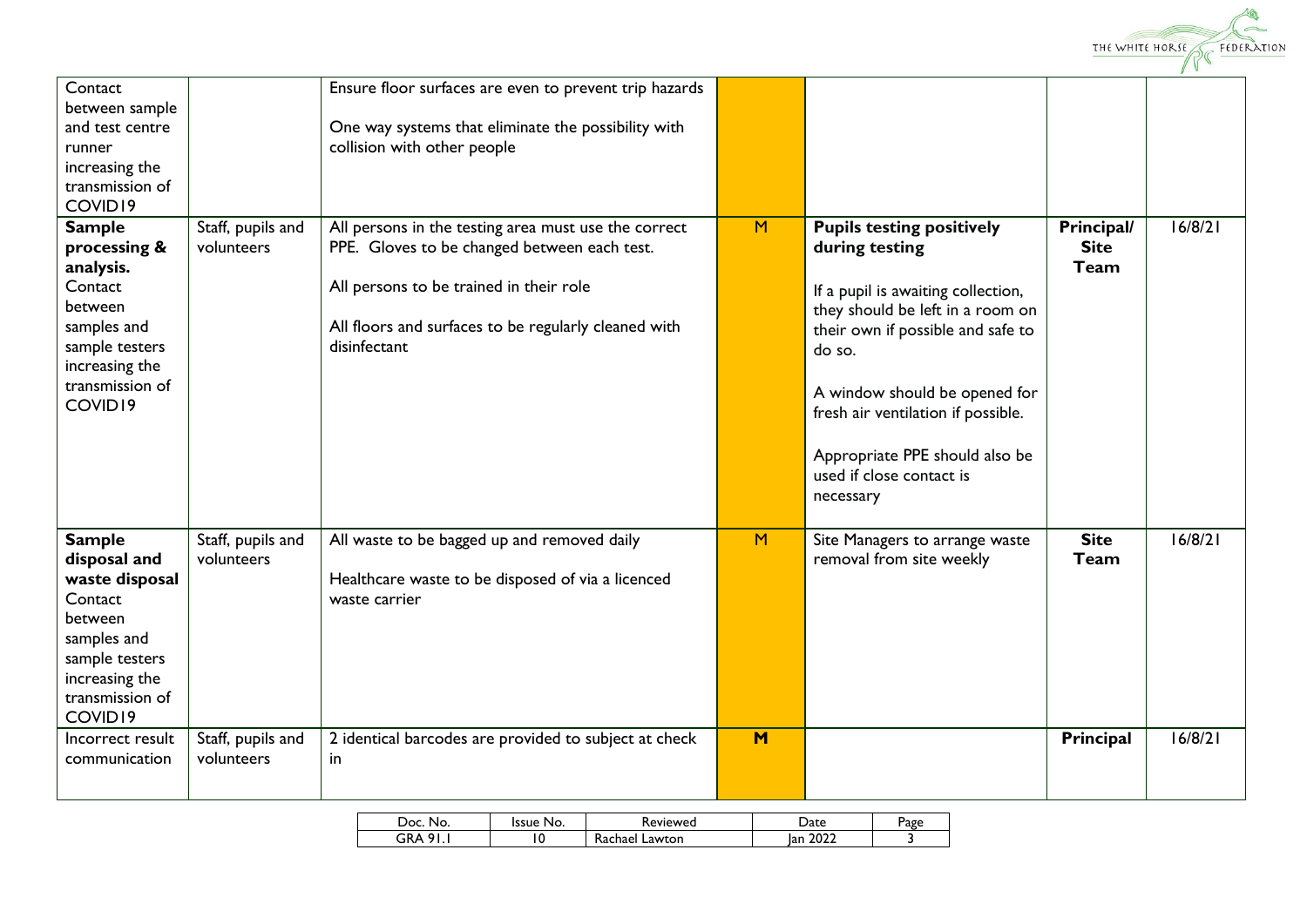

|                                                                                                                                                                                                                                                                          |                                 | The subject registers their details to a unique ID<br>barcode before conducting the test<br>Barcodes are attached by trained staff at the sample<br>collection bay Barcodes are checked for congruence<br>at the analysis station I and applied to Lateral Flow<br>Device at this station                                                                                                                                                                                                                                                                                                                                                                                                                                                                                                                      |   |           |         |
|--------------------------------------------------------------------------------------------------------------------------------------------------------------------------------------------------------------------------------------------------------------------------|---------------------------------|----------------------------------------------------------------------------------------------------------------------------------------------------------------------------------------------------------------------------------------------------------------------------------------------------------------------------------------------------------------------------------------------------------------------------------------------------------------------------------------------------------------------------------------------------------------------------------------------------------------------------------------------------------------------------------------------------------------------------------------------------------------------------------------------------------------|---|-----------|---------|
| Damaged<br>barcode, lost<br>LFT, failed scan<br>of barcode                                                                                                                                                                                                               | Staff, pupils and<br>volunteers | Rule based recall of subjects who have not received a<br>result within x hrs of registration<br>Subjects are called for a retest                                                                                                                                                                                                                                                                                                                                                                                                                                                                                                                                                                                                                                                                               | M | Principal | 16/8/21 |
| <b>COSHH</b><br>Extraction<br>solution which<br>comes with the<br>lab test kit<br>contains the<br>following<br>components:<br>NA2HPO4<br>(disodium<br>hydrogen<br>phosphate),<br>NaH <sub>2PO4</sub><br>(sodium<br>phosphate<br>monobasic),<br>NaCl (Sodium<br>Chloride) | Staff, pupils and<br>volunteers | These components do not have any hazard labels<br>associated with them, and the manufacturer states<br>that there are no hazards anticipated under conditions<br>of use as described in other product literature. This is<br>the case for exposure to: eye, skin, inhalation,<br>ingestion, chronic toxicity, reproductive and<br>developmental toxicity, carcinogenicity, and medical<br>conditions aggravated by exposure<br>PPE:<br>Nitrile gloves which meet the Regulation (EU)<br>2016/425 to be used at all times when handling the<br>extraction solution.<br>Safety glasses with side shields or visors which are<br>tested and approved under appropriate government<br>standards to be worn at all times when handling the<br>extraction solution.<br>Impervious clothing to be worn to protect the | M | Principal | 16/8/21 |
|                                                                                                                                                                                                                                                                          |                                 | body from splashes or spillages (disposable aprons)                                                                                                                                                                                                                                                                                                                                                                                                                                                                                                                                                                                                                                                                                                                                                            |   |           |         |

| ാററ<br>No.                  | Issue No. | <b>Reviewed</b>   | <b>Date</b> | Page |
|-----------------------------|-----------|-------------------|-------------|------|
| $\Omega$<br>GR.<br>$\Delta$ | £<br>. v  | Lawton<br>⊀achael | 2022<br>Ian |      |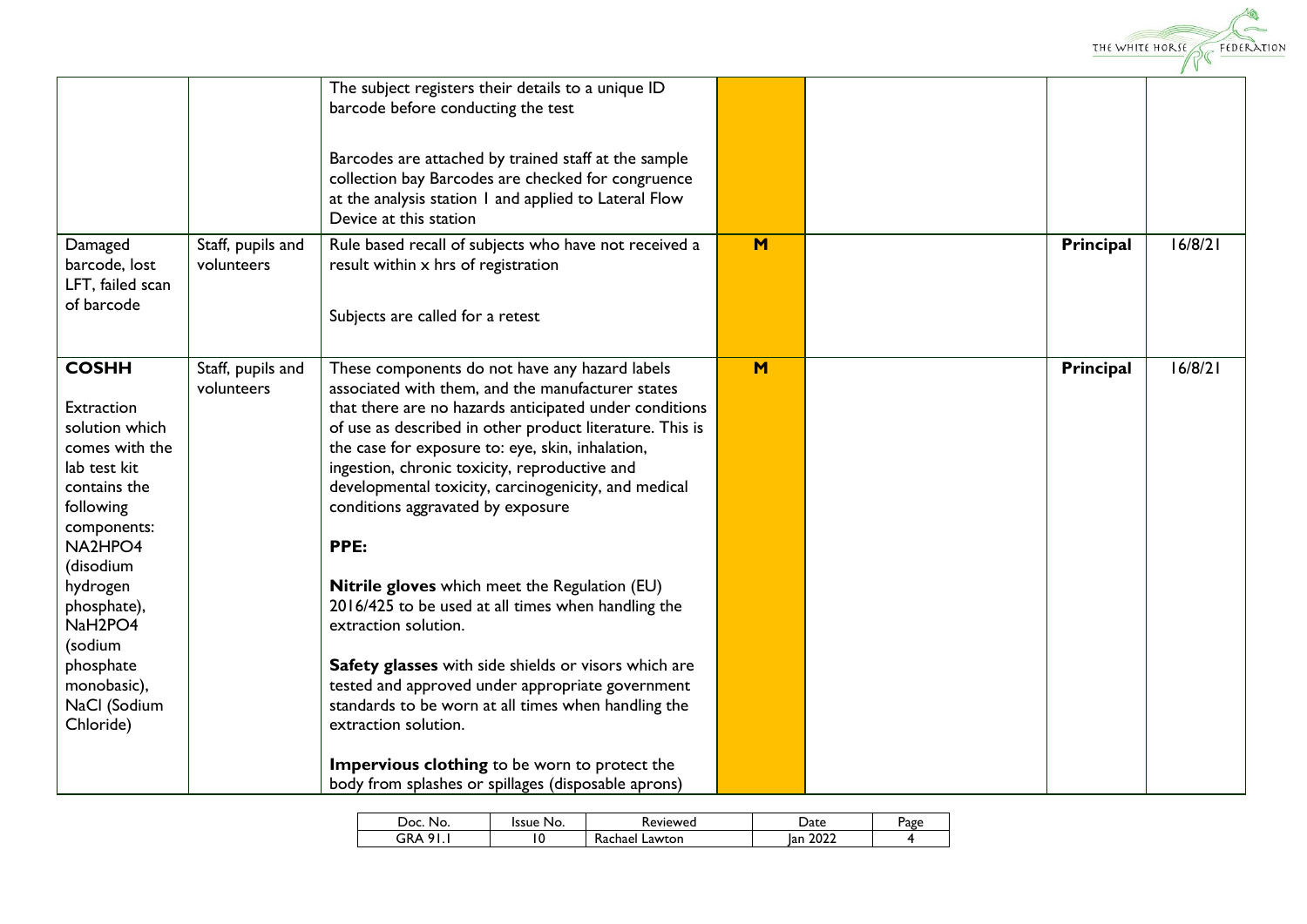

|                                                                                                                                         |                                 | <b>Environmental:</b><br>Do not let the product enter drains<br>Spillages: wipe surfaces which the solution has been<br>spilt on and dispose of cleaning material in line with<br>the lab's waste disposal procedures<br>Do not use if the solution has expired<br>Training: to be provided in handling potentially<br>biohazardous samples, chemicals and good lab<br>practice. Adhere to guidelines in these training<br>procedures to prevent improper handling.<br>Test kit storage: Test kits to be stored securely<br>while not being used.<br>Follow the user instruction to mitigate against<br>inhalation, skin contact or ingestion of these<br>chemicals. |   | Site Managers to identify store<br>area that ensures test kits are<br>kept at a temperature of<br>between approximately<br>2'C and 30'C. |                     |         |
|-----------------------------------------------------------------------------------------------------------------------------------------|---------------------------------|----------------------------------------------------------------------------------------------------------------------------------------------------------------------------------------------------------------------------------------------------------------------------------------------------------------------------------------------------------------------------------------------------------------------------------------------------------------------------------------------------------------------------------------------------------------------------------------------------------------------------------------------------------------------|---|------------------------------------------------------------------------------------------------------------------------------------------|---------------------|---------|
| <b>Manual</b><br><b>Handling</b><br>Contact<br>between<br>samples and<br>sample testers<br>increasing the<br>transmission of<br>COVID19 | Staff, pupils and<br>volunteers | Site Manager to deliver all test kits to appropriate<br>storage area.<br>Identified test staff will then break down delivery's in<br>to manageable sizes and distribute as required<br>All test kits should be handled with clean gloves by<br>test staff which should safely dispose of the gloves                                                                                                                                                                                                                                                                                                                                                                  | M |                                                                                                                                          | <b>Site</b><br>Team | 16/8/21 |
| <b>Training</b><br>Contact                                                                                                              | Staff, pupils and<br>volunteers | after each use<br>All staff carrying out a function during the COVID<br>testing will have the appropriate training                                                                                                                                                                                                                                                                                                                                                                                                                                                                                                                                                   | M |                                                                                                                                          | Principal           | 16/8/21 |

| JOC.<br>No.     | 'ssue<br>'NO. | <b>Reviewed</b>          | Date        | Page |
|-----------------|---------------|--------------------------|-------------|------|
| GRA<br>$\Omega$ | v             | -<br>Lawton<br>Rachael . | 2022<br>Ian |      |